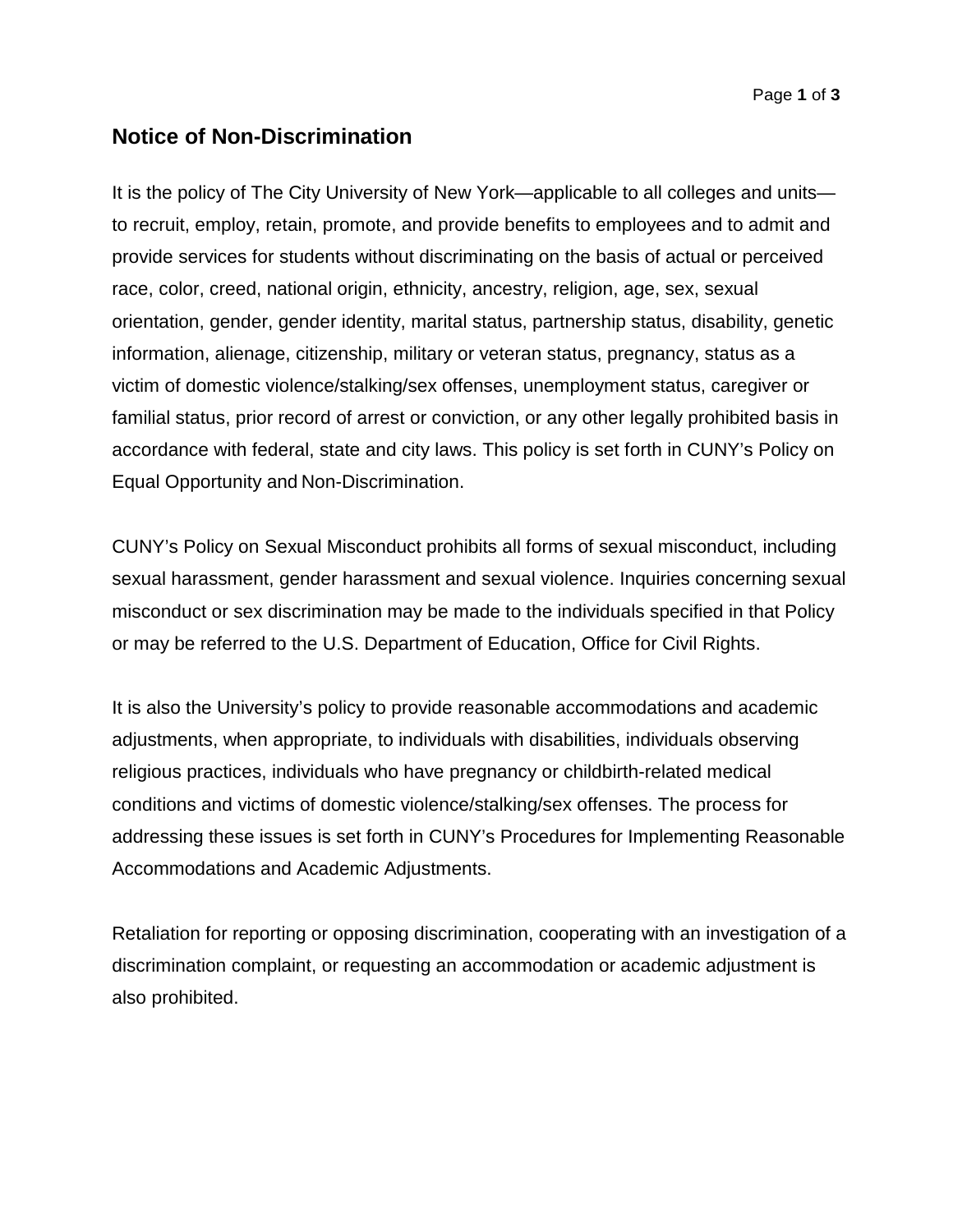To access CUNY's Policy and Procedures on Equal Opportunity and Non-Discrimination, Policy on Sexual Misconduct, and Procedures for Implementing Reasonable Accommodations and Academic Adjustments, please visit these links:

[http://www2.cuny.edu/wp-content/uploads/sites/4/page](http://www2.cuny.edu/wp-content/uploads/sites/4/page-assets/about/administration/offices/hr/policies-and-procedures/CUNYPolicy-Equal-Opportunity-and-Non-Discrimination-010115-procedures.pdf)[assets/about/administration/offices/hr/policies-and-procedures/CUNYPolicy-Equal-Opportunity](http://www2.cuny.edu/wp-content/uploads/sites/4/page-assets/about/administration/offices/hr/policies-and-procedures/CUNYPolicy-Equal-Opportunity-and-Non-Discrimination-010115-procedures.pdf)[and-Non-Discrimination-010115-procedures.pdf](http://www2.cuny.edu/wp-content/uploads/sites/4/page-assets/about/administration/offices/hr/policies-and-procedures/CUNYPolicy-Equal-Opportunity-and-Non-Discrimination-010115-procedures.pdf)

[http://www2.cuny.edu/wp-content/uploads/sites/4/page-assets/about/administration/offices/legal](http://www2.cuny.edu/wp-content/uploads/sites/4/page-assets/about/administration/offices/legal-affairs/POLICY-ON-SEXUAL-MISCONDUCT-10.1.2015-with-links.pdf)[affairs/POLICY-ON-SEXUAL-MISCONDUCT-10.1.2015-with-links.pdf](http://www2.cuny.edu/wp-content/uploads/sites/4/page-assets/about/administration/offices/legal-affairs/POLICY-ON-SEXUAL-MISCONDUCT-10.1.2015-with-links.pdf)

[http://www2.cuny.edu/about/administration/offices/legal-affairs/policies-procedures/reasonable](http://www2.cuny.edu/about/administration/offices/legal-affairs/policies-procedures/reasonable-accommodations-and-academic-adjustments/)[accommodations-and-academic-adjustments/](http://www2.cuny.edu/about/administration/offices/legal-affairs/policies-procedures/reasonable-accommodations-and-academic-adjustments/)

The following person has been designated at New York City College of Technology to handle inquiries and complaints relating to CUNY's Policy on Equal Opportunity and Non-Discrimination and Policy on Sexual Misconduct and to ensure compliance with CUNY's Procedures for Implementing Reasonable Accommodations and Academic Adjustments:

## **Patricia A. Cody, Esq.**

Chief Diversity Officer, Title IX Coordinator, ADA/504 Rehab Act Coordinator Namm 325 718-260-4983 [pcody@citytech.cuny.edu](mailto:pcody@citytech.cuny.edu)

The following federal, state, and local agencies enforce laws against discrimination:

• New York City Commission on Human Rights,

<http://www1.nyc.gov/site/cchr/index.page>